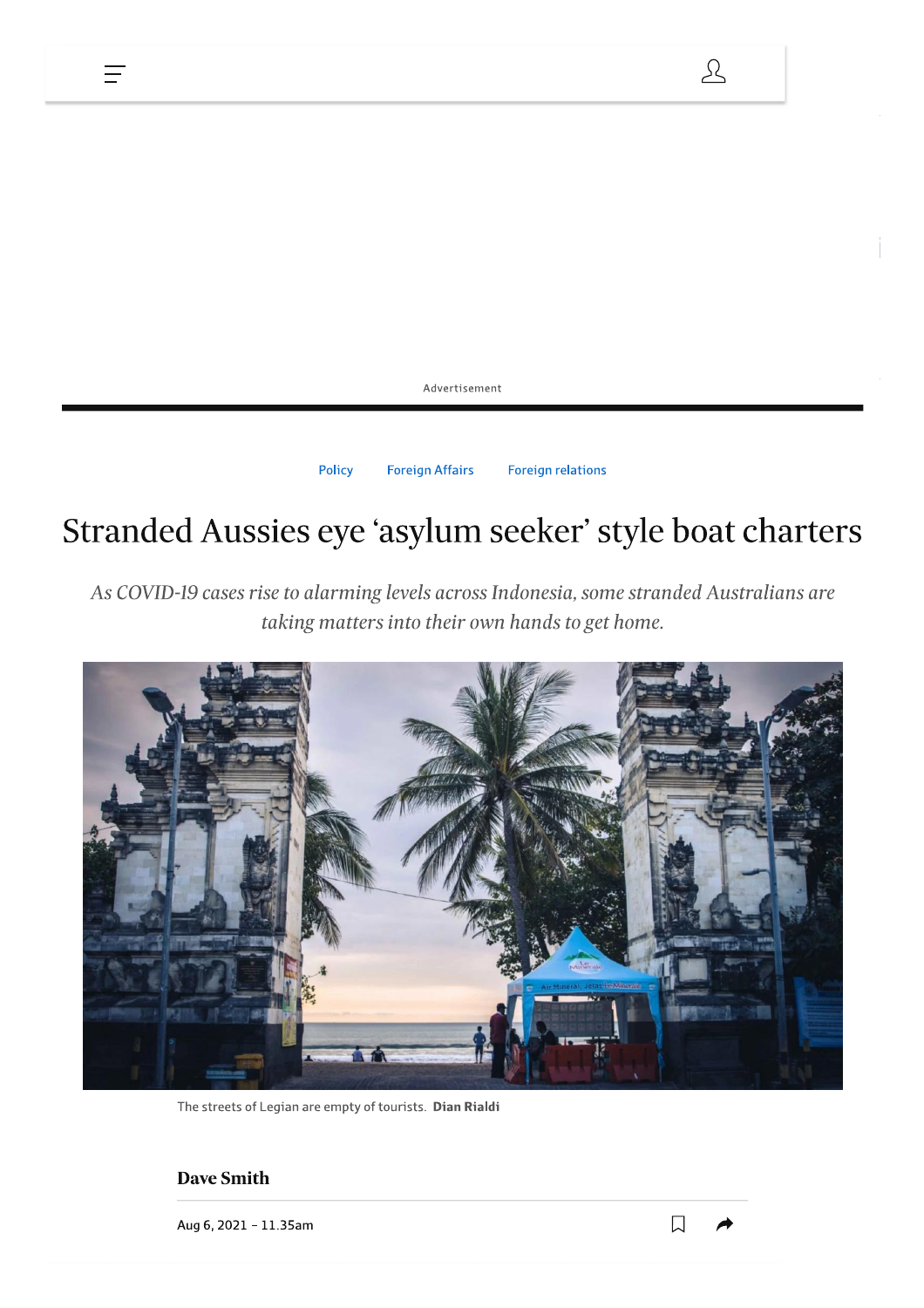they are preparing to sail home on small wooden boats.

Sparked by a new cap on international arrivals that halved the number of passengers to 3000 per week and forced most commercial airlines to cancel their flights to Australia, the development draws parallels to the plight of the last wave of 'boat people'; asylum-seekers from predominantly war-torn Middle East nations who sailed to Australia from Indonesia on dangerously overloaded leaky fishing boats between 2007 and 2017.

While there is no guarantee that these boats will ever leave, the fact that these boat operators are finding a market at all reflects the desperation of many Australians stuck in Indonesia.

An Australian man in Indonesia known only by his first name, Brenden, is offering members of the WhatsApp chat group, Boat to Oz, passage on a wooden yacht from Bali to Darwin via Kupang in West Timor for \$5000 per head. "We have permission to disembark Australians in Darwin [and] we should be ready to leave Bali in less than two weeks. There is a chance the boat might get stuck a few weeks after that with inspections, but it's all possible," Brenden says.







**RELATED** Repatriation flight from Bali slated for next month

Sibon Charters, an Indonesian charter company, is also offering evacuation trips to Darwin on a 70-foot aluminium catamaran with four airconditioned cabins and chef-cooked meals for \$US20,000 (\$27,000) per person. "So far the most decent-looking sea vessel. Let me know if anyone is interested, wrote an Australian woman who has been stuck in Indonesia since February last year and is trying to pull together 10 more passengers to fill the boat.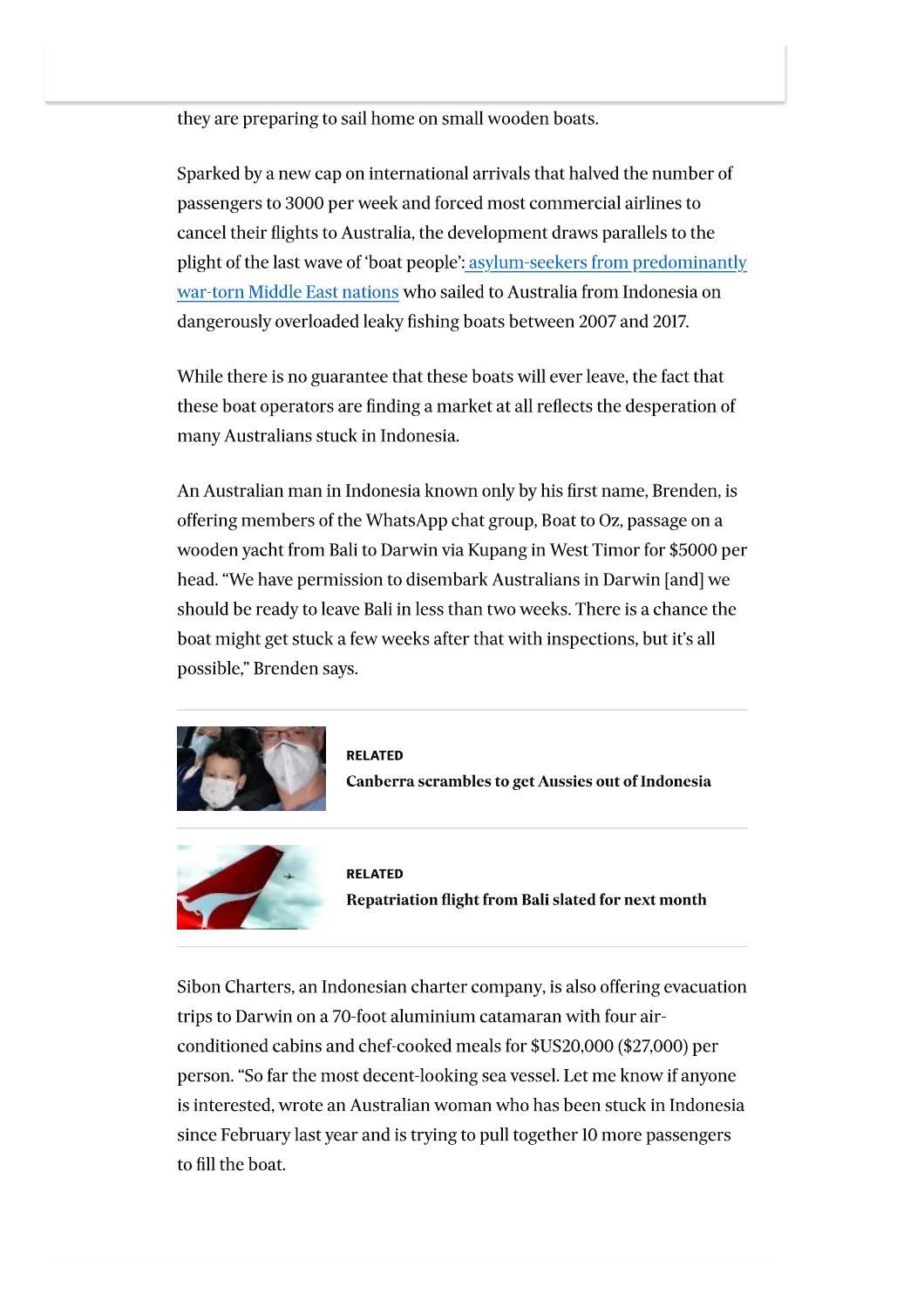said the woman, who spoke on condition of anonymity. "Now I can't even get a booking, so I thought going back on a boat might be feasible."

She adds: "Now I know how the asylum seekers felt because right now it's easier for me to get asylum in a third country than to get back home to Australia."



Sibon Charters is offering evacuation trips to Darwin for \$27,000.

Advertisement

Another Australian woman in Jakarta who asked that her name be withheld has accepted an offer of a free trip aboard a fibreglass yacht being relocated to Australia on the caveat that she works as a crew member during the week-long voyage. "I'm in a very vulnerable position. I need to get home to see my dying father," she says. "I can't tell you the name of the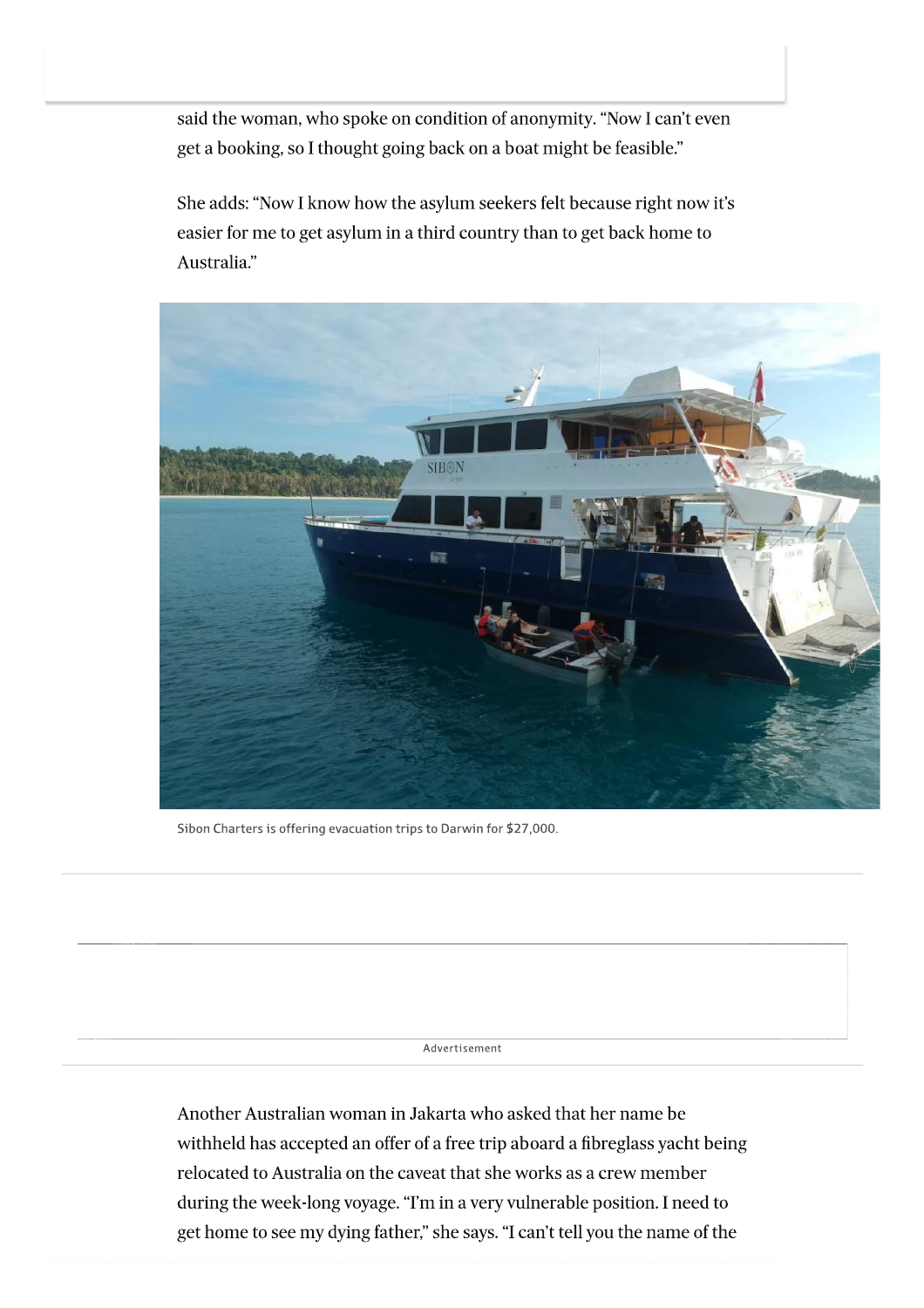There are more than 38,000 Australians registered with the Department of Foreign Affairs and Trade as being stuck overseas and wanting to return home, including 780 in Indonesia. Among them is Amelia Lemondhi, a translator living in Indonesia since 2018 who is infected with COVID-19.

"After getting sick, I want to go home and wait it out until the situation improves. I just can't risk getting sick like this again," Lemondhi told AFR Weekend between coughing fits from her apartment in Jakarta, where she is self-isolating.

"I have no way out at the moment. I can't afford a \$10,000 flight that goes through Doha and I can't get on a boat because my husband gets seasick. I understand peoples' reasons for wanting to jump on a boat, but I don't think it's a safe way to get home," she says.

## Last month Indonesia recorded the highest COVID-19 mortality rates in the world.

Lemondhi, who worked at the Christmas Island Detention Centre at the peak of Australia's boat-people phenomenon in 2013, says Canberra could be doing a lot more to get Australians home. "I understand there are problems, but having worked at the detention centres, I know there is space available for all 800 of us there. The politicians have so many excuses," she says.

There does appear to be some light at the end of the tunnel for Australians stuck in Indonesia after DFAT announced it's working with Qantas to evacuate some 400 Australians it considers vulnerable on August 18, subject to final approval.

However, members of the WhatsApp group, Aussie Expat Flight, noted the flight sold out in minutes. They have launched a petition with the Australian Parliament to get everyone home. DFAT is also helping vulnerable Australians secure reasonably priced seats on Garuda Indonesia's weekly flight to Sydney that are being advertised on the airline's website for as much as \$8800.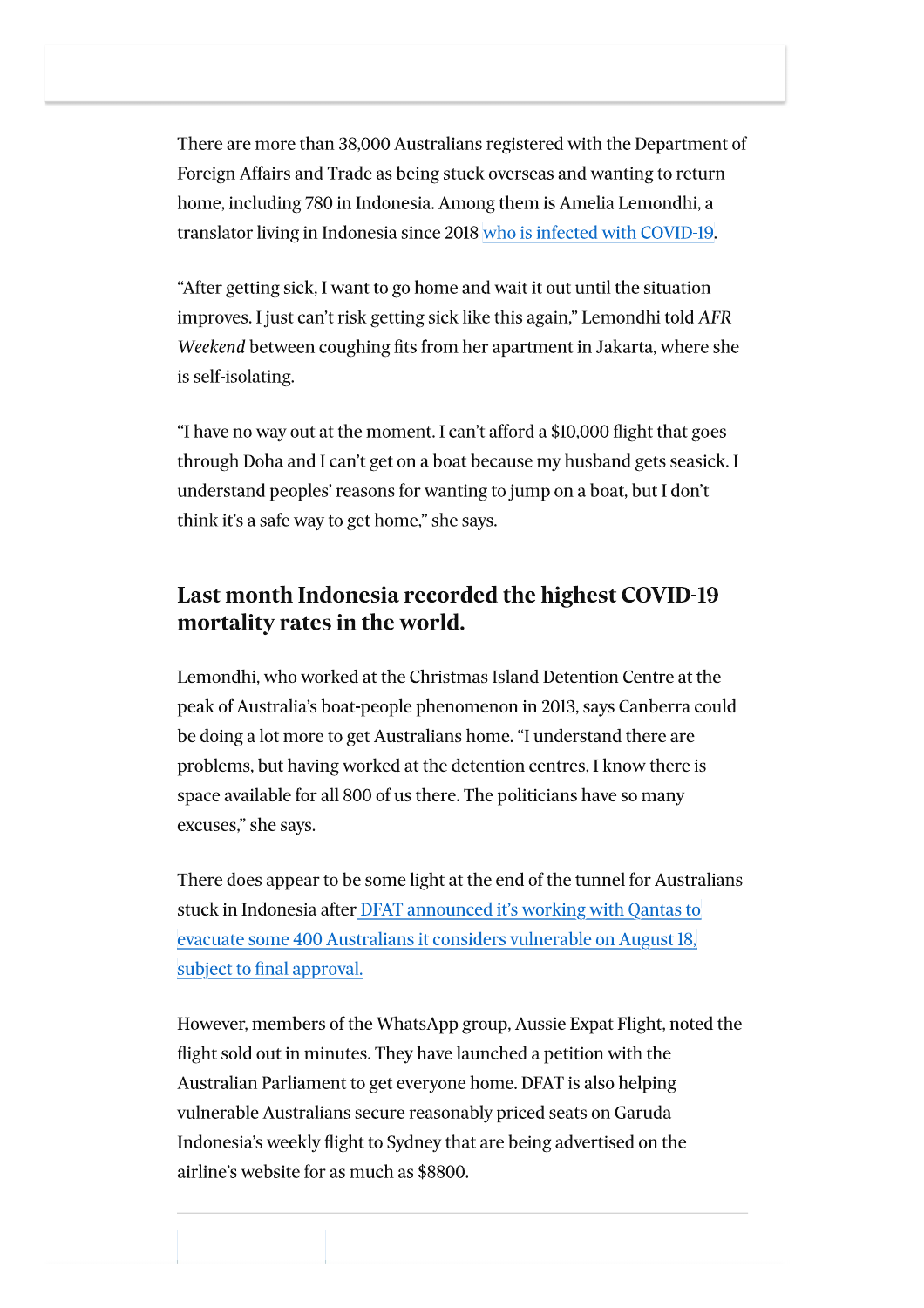

**RELATED Desperate Aussies plead for Bali rescue** 



"My wife is pregnant and experiencing complications, so I just want to get her out of Indonesia to Perth, where it's safer," says an Australian man who identified himself only by the initials, SO, who returned home on Tuesday.

"The embassy did a really good job. We asked them for help and one week later they got seats for three of us - my wife, my three-year-old son and me - for \$2500 each. The staff were very nice, very compassionate. It deserves a mention. But it's only because we were classed as vulnerable, because my wife needs to be treated in Australia."

Last month, Indonesia recorded the highest COVID-19 mortality rates in the world: 2069 deaths in a single day. In Bloomberg's recent COVID-19 Resilience Ranking of 53 countries, Indonesia is ranked as the worst place to be during the pandemic.

Nevertheless, Lemondhi in Jakarta holds little hope she will be classified as vulnerable by DFAT and get help coming home, leaving a slow boat to Australia as her only viable option. The first is scheduled to depart from Bali on August 12, according to a post shared on the WhatsApp group, Boat to Oz.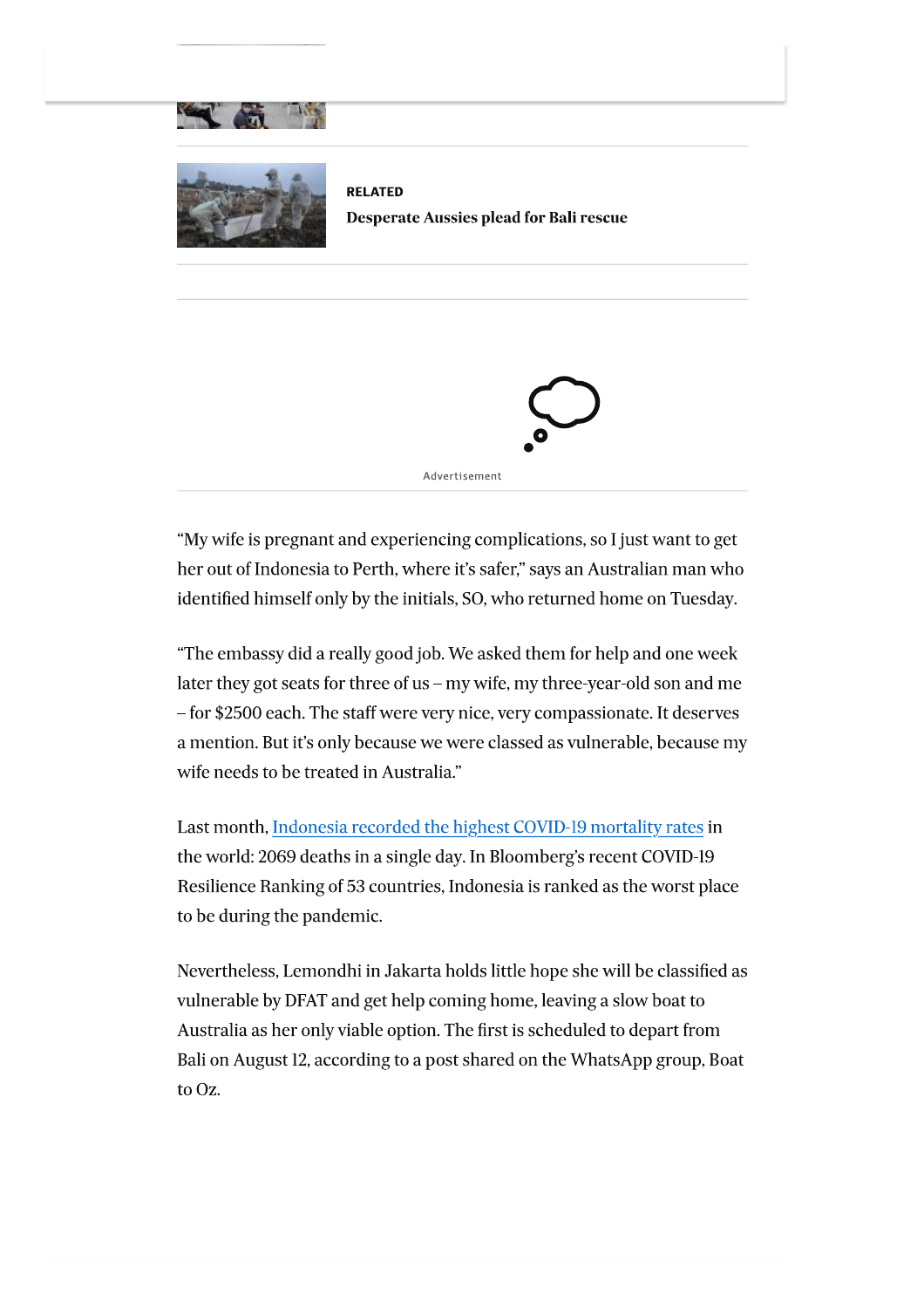WA Police Commissioner Chris Dawson signed orders to prevent MV Emerald Indah from entering WA waters. Hamish Hastie

But there's a final, ironic question in this crisis: will a boat full of people possibly infected with the highly contagious delta variant that started the outbreak in Sydney and has sent the city into an indefinite lockdown be allowed to dock in Darwin - even if it is to offload Australian citizens and permanent residents? Or will it be sent back to the Indonesian waters from when they came, as happened to the boats carrying asylum-seekers from Iraq and Afghanistan in the not-so-distant past?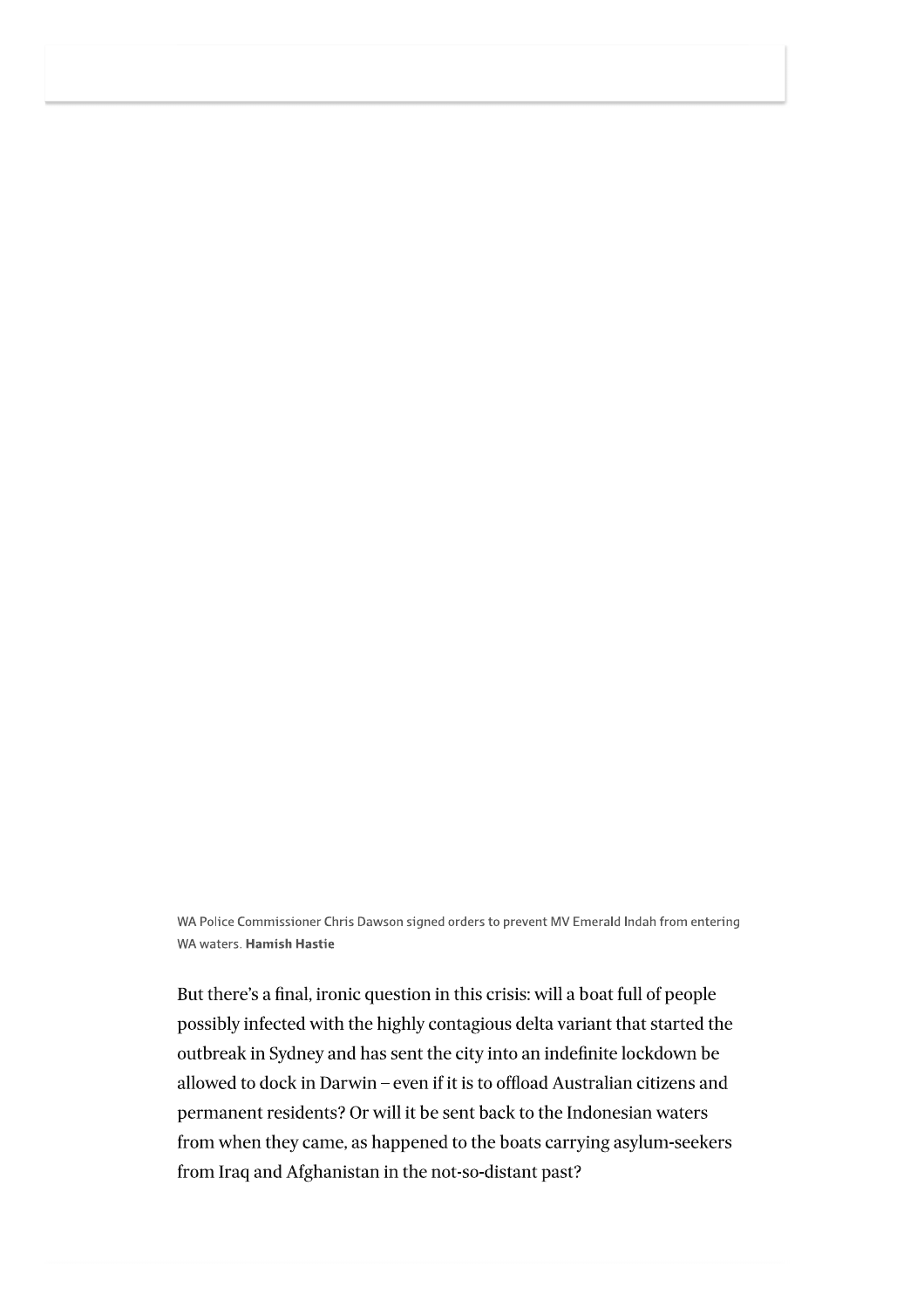arriving by sea to Australia are subject to requirements under the Biosecurity Act 2015. "Failure to comply with these requirements may result in enforcement action being taken," they said. The spokesperson refused to elaborate on what such enforcement might entail or describe conditions under which Australian citizens would be refused entry.

Last month, Western Australia's emergency coordinator, Chris Dawson, signed orders to prevent the bulk carrier MV Emerald Indah from entering the state's waters and sent it back to Indonesia after a member of the crew tested positive for COVID-19.

A Sydney solicitor and adjunct professor of law at Macquarie University who has worked tirelessly to free and improve the conditions of asylumseekers in Australian detention centres for more than 10 years, George Newhouse, admits he's stumped by the question. "Honestly, I don't know if they can be sent back," he says. "It's not illegal for an Australian to come here, but we can't be sure. They did ban people in India from returning home a while back."

| The biggest stories in business, markets and politics and why<br>they matter. |                                                       |
|-------------------------------------------------------------------------------|-------------------------------------------------------|
| Need to know. Our daily reporting, in your inbox.                             |                                                       |
| <b>SIGN UP NOW</b>                                                            |                                                       |
| $\bigcup$ Save<br>Share<br>A                                                  | License article                                       |
| <b>READ MORE</b>                                                              |                                                       |
| $\ddag$<br>$+$<br><b>Foreign relations</b><br>Indonesia                       | Coronavirus pandemic<br>$\pm$<br>Perspective<br>$\pm$ |
| I ATFST IN FORFIGN AFFAIRS & SFCURITY                                         |                                                       |

**Opinion** Postcard from Tokyo

## Japan should be congratulated for the games

1 hr ago | Melanie Brock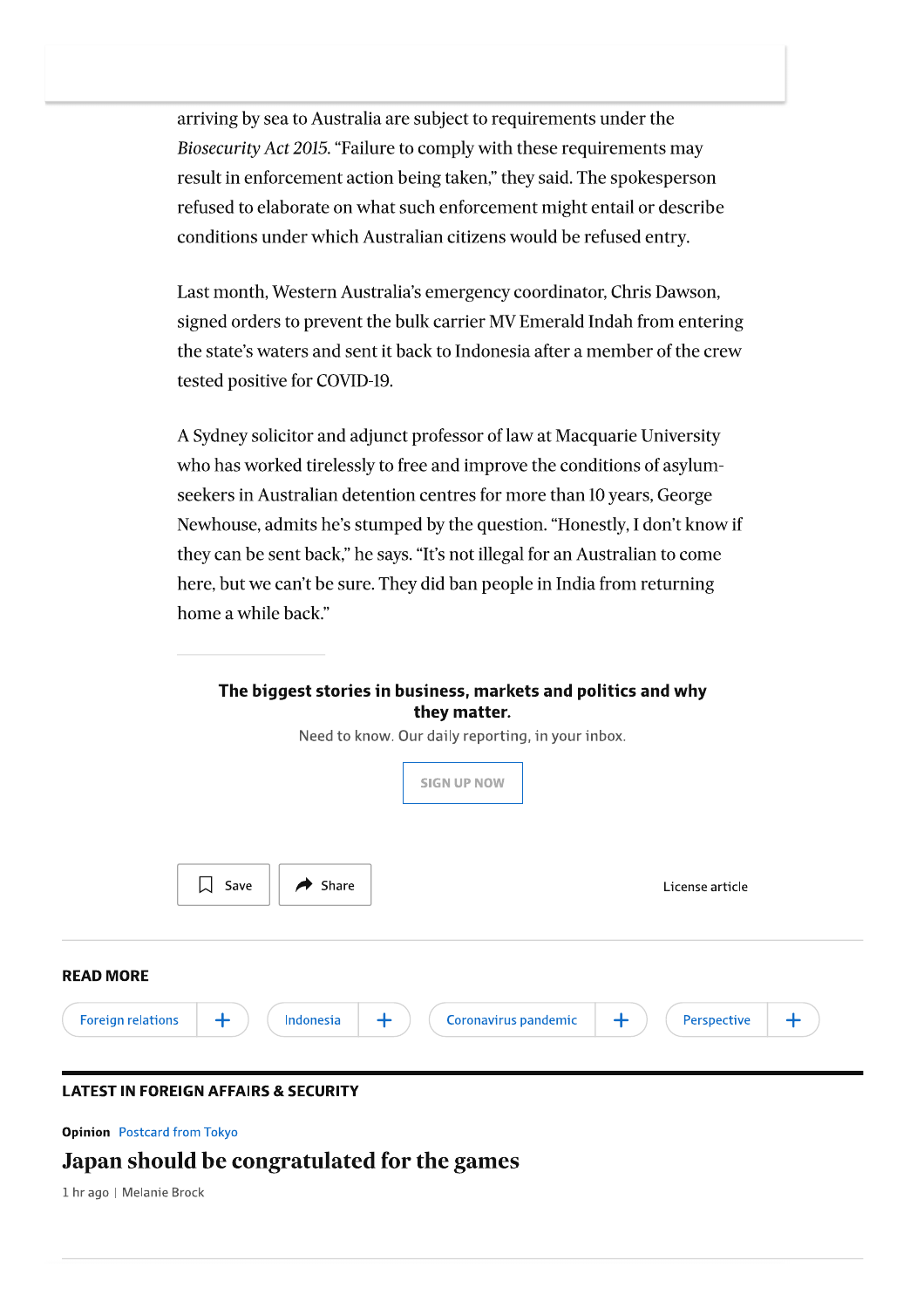Aug 5, 2021 | Ido Vock

#### **Rear Window**

## Thales busted in Rambo-style rip-off

Aug 3, 2021 | Joe Aston

**Exclusive** Pacific diplomacy

## PNG flexes muscle on Digicel deal with Telstra

Aug 2, 2021 | Jemima Whyte and John Kehoe

**Opinion** Caroline Kennedy

## **President Biden to send American royalty to Canberra**

Aug 1, 2021 | James Curran

#### **LATEST STORIES**

#### **Tokyo Olympics**

#### Delta runs rampant in Tokyo but Olympics not to blame

9 mins ago

#### Live Need to Know

### **Vaccination rates hit a record**

17 mins ago

#### **Tokyo Olympics**

#### Aussie volleyballers take silver against US

30 mins ago

#### Coronavirus pandemic

#### Qld moving closer to end of lockdown

1 hr ago

#### **MOST VIEWED IN POLICY**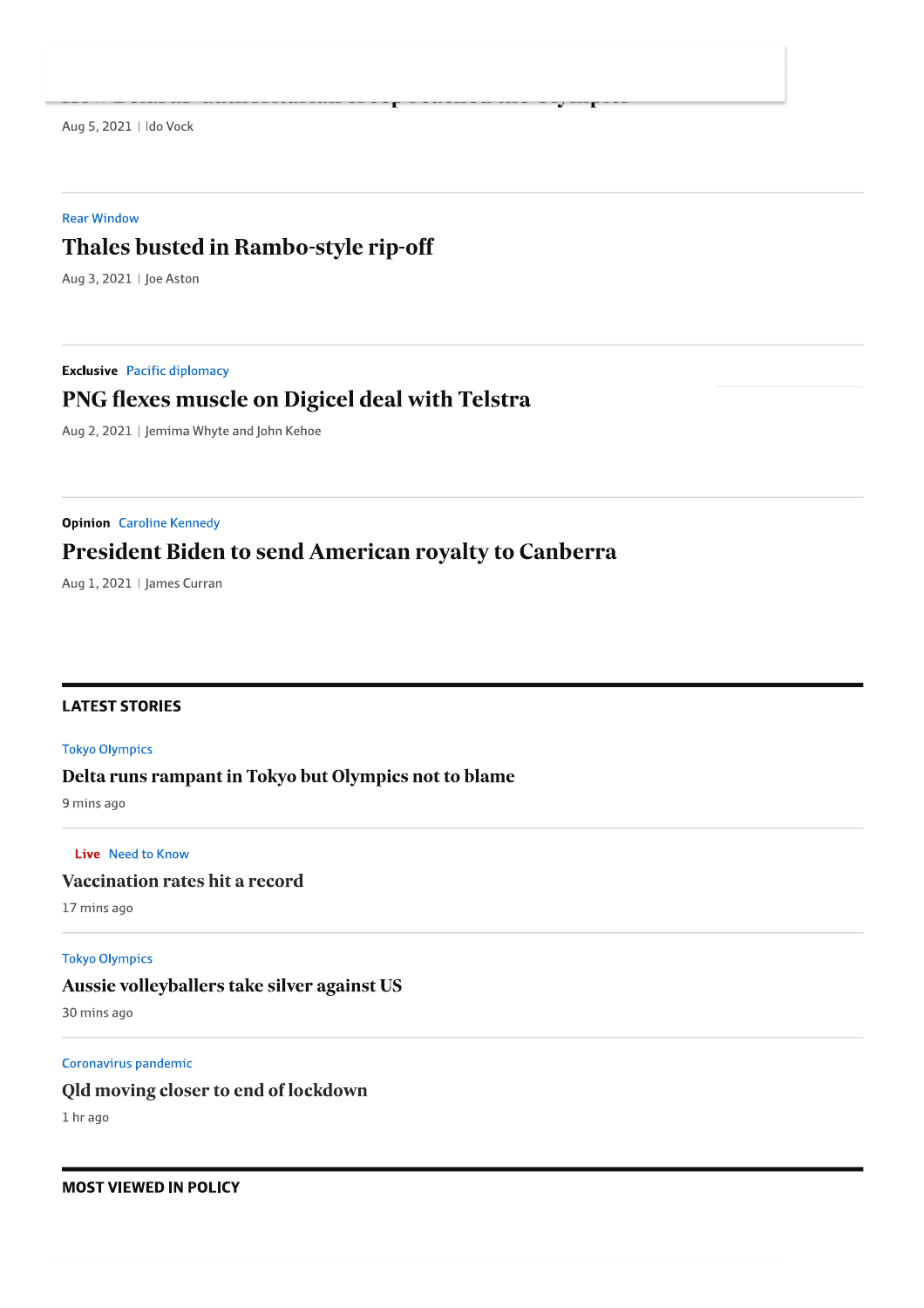- $\overline{2}$ NSW cases to worsen after 291 new cases
- 3 Sydney ring fence needed to protect country: experts
- $\overline{4}$ Stranded Aussies eye 'asylum seeker' style boat charters
- 5 Cash or lottery? The most effective way to get the masses jabbed

## **Financial Review Magazine**

Watch this space: 16 timepieces coming your way this year

Bani McSpedden

Glam new high-rise bar shares recipes for cocktail hour at home

How this self-taught surfboard designer built an empire

## **BOSS**

One expert's top five predictions for the future of work

**Sally Patten** 

Companies will reskill staff better 'or they won't exist': Atlassian

It may not be long before the office mail room is on the top floor



Grocon's Daniel Grollo to sell rare collection of Hermès furnishings

**Steve Meacham** 



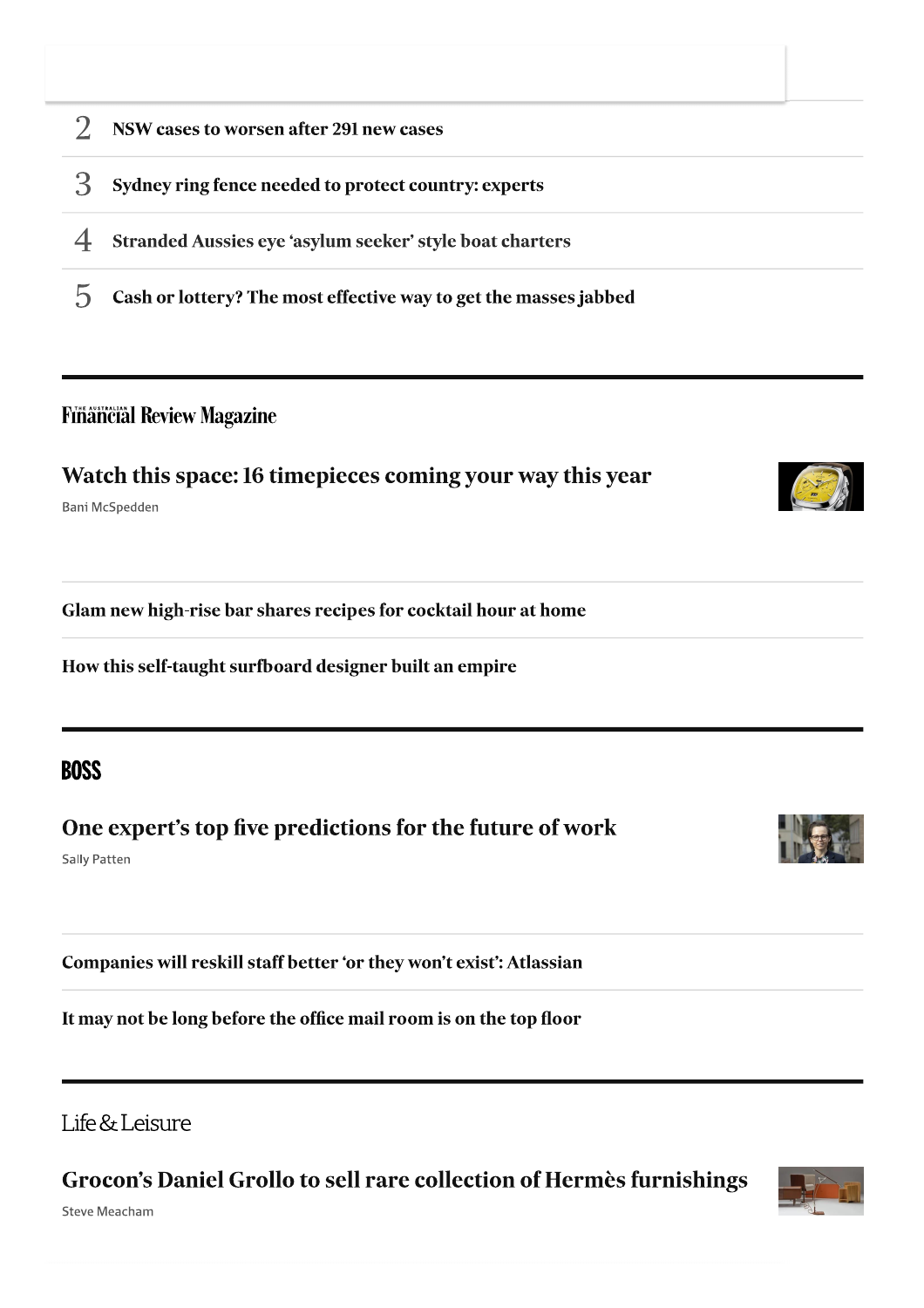How to add a second screen to your computer, cheaply

## **RICH LIST**

## Rich Lister's plant-based 'meat' expands to Europe, China

Simon Evans

Spotlight billionaire Zac Fried buys Gulfstream 650 jet

Salta signs up Gupta's InfraBuild for Melbourne estate

The Daily Habit of Successful People

| <b>MY ACCOUNT</b>   | $\checkmark$ |
|---------------------|--------------|
| <b>SUBSCRIBE</b>    | $\checkmark$ |
| <b>ABOUT US</b>     | $\checkmark$ |
| <b>CONTACT</b>      | $\checkmark$ |
| <b>MAGAZINES</b>    | $\checkmark$ |
| <b>COLUMNS</b>      | $\checkmark$ |
| <b>MARKETS DATA</b> | $\checkmark$ |
| <b>LISTS</b>        | $\checkmark$ |
| <b>EVENTS</b>       | $\checkmark$ |
| <b>OUR NETWORK</b>  | $\checkmark$ |
|                     |              |
|                     |              |